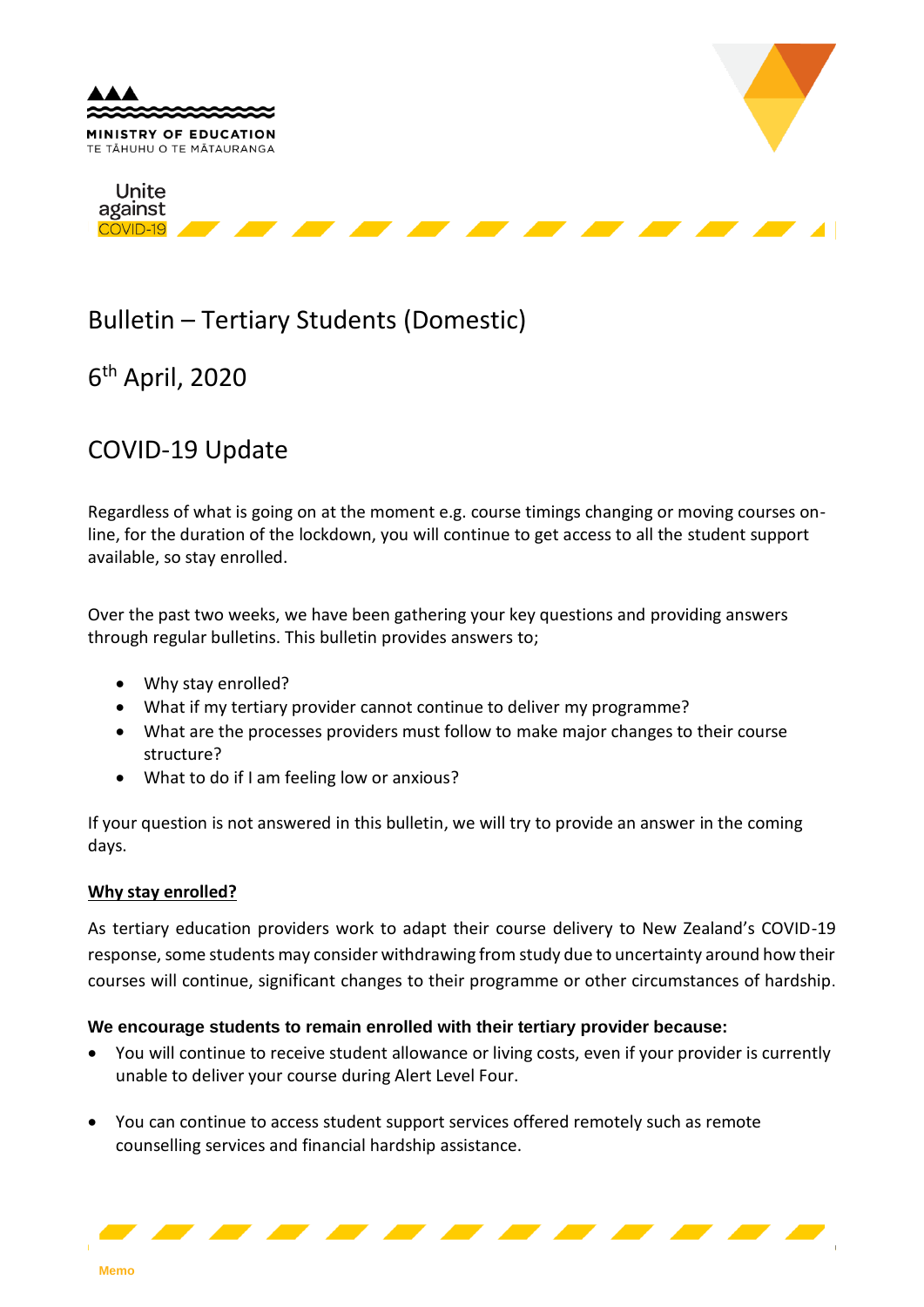- Staying enrolled is the best way for you to stay on track with your studies and complete your programme or qualification. Withdrawing from enrolment will likely extend the amount of time it takes to complete your studies, meaning you may need to take on more student loan debt if you're borrowing for fees or living costs.
- Withdrawing from study now may also affect your eligibility for student allowance or living costs in the future.
- If you withdraw from study, you may not eligible for potential future support.

#### **What if my tertiary provider cannot continue to deliver my programme?**

- Some tertiary study may not be suitable for remote delivery via online learning, particularly courses with lots of practical components. Tertiary providers are working hard to adapt their programmes where they can.
- We ask that students work with their providers to understand how their programmes may need to change over the coming weeks and how start and end dates of programmes may be affected.
- If your tertiary provider has to discontinue a particular course in your programme or defer your programme, talk with your provider about alternative courses you could do which could credit towards your qualification. If your provider offers the option for you to study part-time you can keep accessing student support.

### **What is the process education providers must follow to make major changes to their course structure for 2020?**

- Government has asked all tertiary education providers to review their programmes so that students can progress their studies during this lockdown period and in the following months. In many cases this will mean shifting to digital delivery, or the timing of programmes, for instance.
- The unprecedented situation caused by Covid-19 means everyone is trying to make good decisions quickly. Stay in touch with your provider – it's likely they'll publish more information about the reasons and impact of decisions on your study.
- How can we know that providers are following processes and ensuring the student voice is heard, when they are making course changes?
	- o Talk to your provider about particular issues any changes presented to you.
	- $\circ$  Talk to your student association about how they can help with questions you have.

#### **What to do if I am feeling low or anxious?**

If you're feeling low or anxious about yourself or others in your bubble, have a look at **[The](https://thelowdown.co.nz/)  [Lowdown](https://thelowdown.co.nz/)** website. The website has information to help young New Zealanders recognise and understand depression or anxiety, including:

Helpful information on anxiety and depression.